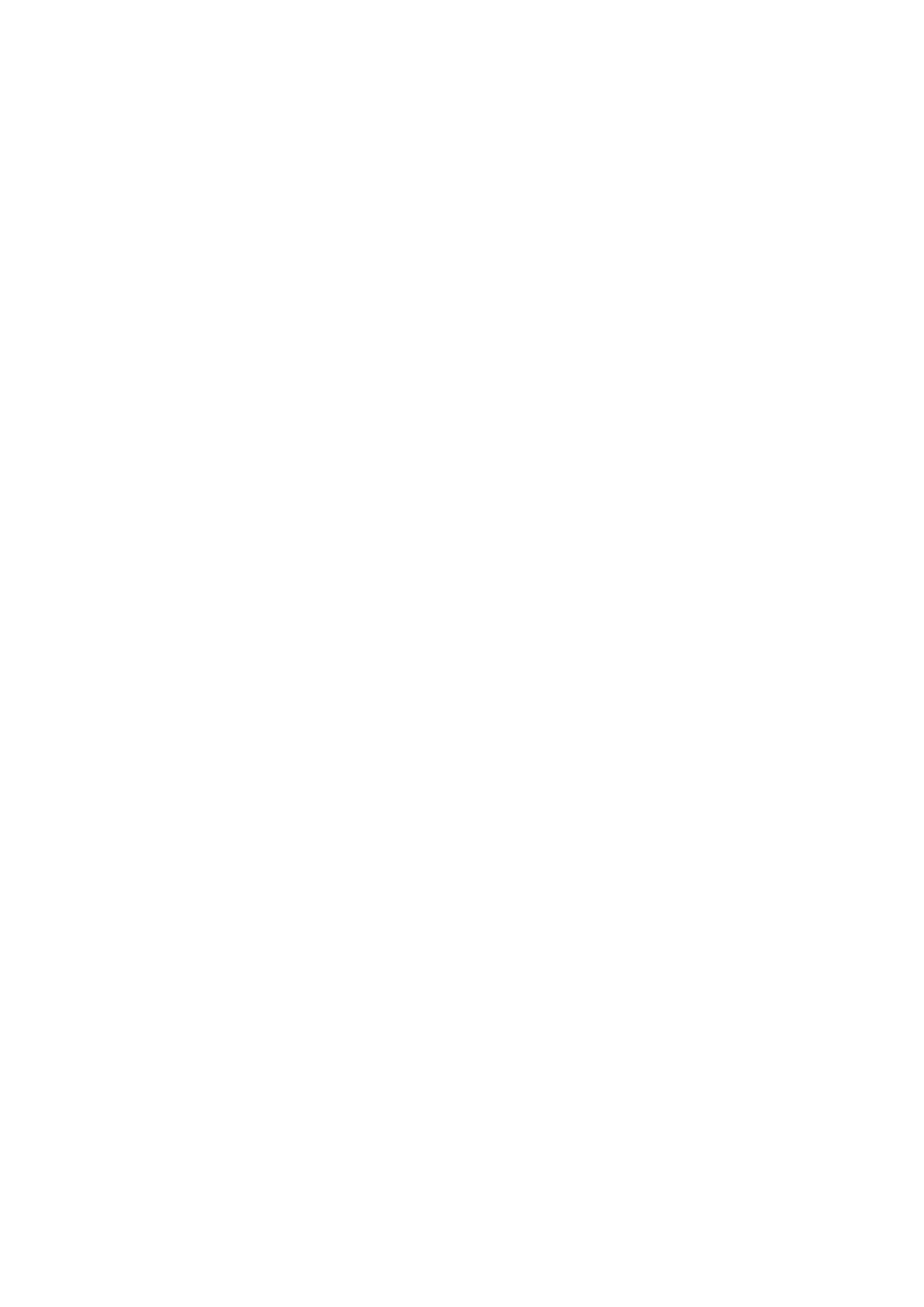## **CONTENTS**

## **2 INTRODUCTION**

- **3 PROJECT #1 IMPROVE A DAILY JOURNEY**
- **4 PROJECT #2 JOIN UP THE GENERATIONS**
- **5 PROJECT #3 ATTITUDES TO WATER**
- **6 PROJECT #4 THE COMMUNITY SUPERMARKET**
- **7 HOW TO PRESENT YOUR WORK**
- **8 JUDGING PROCESS JUDGING CRITERIA**
- **9 PRIZES HERE TO HELP USEFUL LINKS**
- **10 DESIGN JOURNEY**
- **11 RESEARCHING WITH PEOPLE**
- **12 RESEARCHING WITH PEOPLE**
- **13 SHEET LABELS**

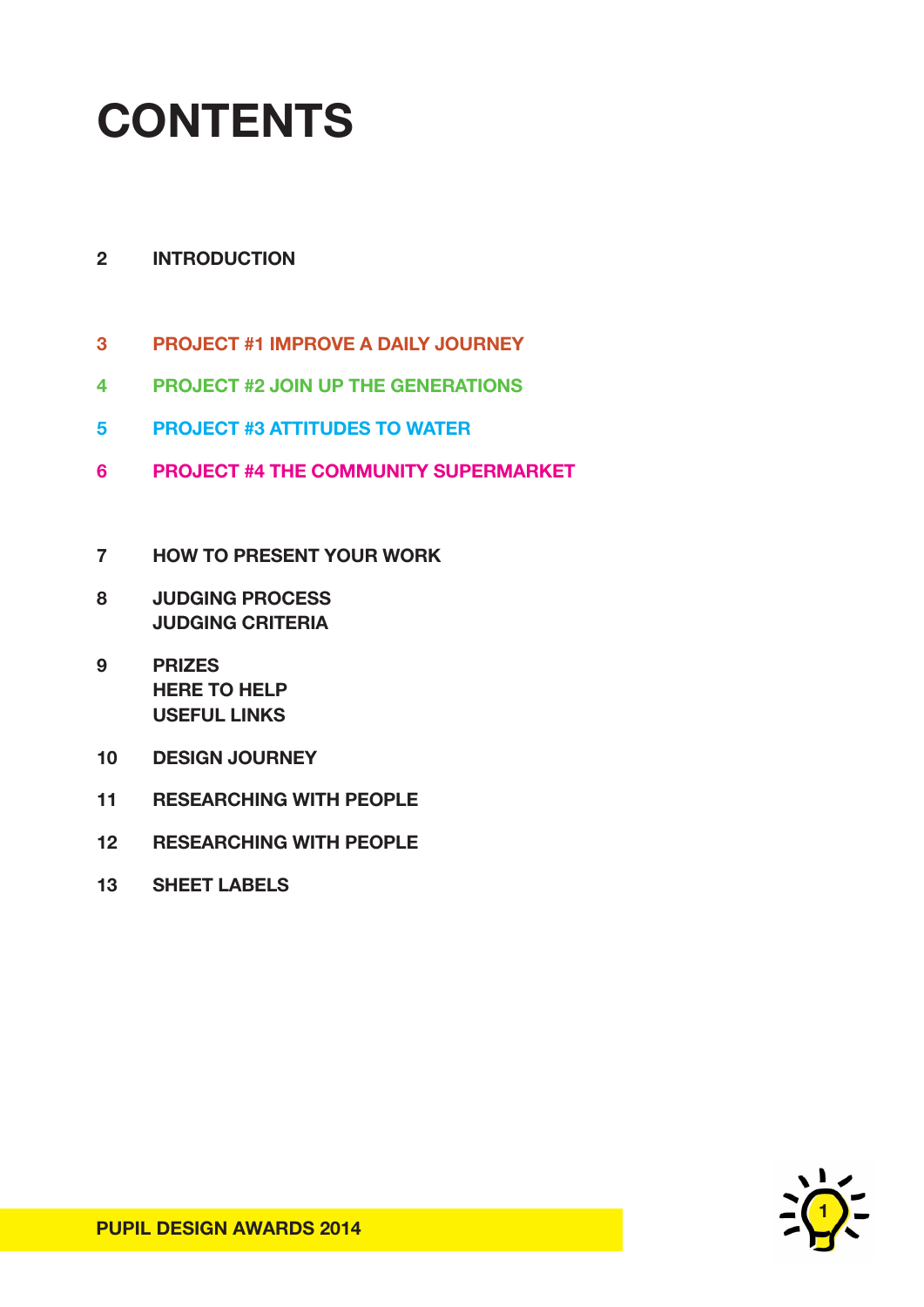# **INTRODUCTION**

What do you think about when you hear the word design? Fashion designers like Stella McCartney? Brands like Apple who design laptops and iPhones? Making things out of wood and plastic in your Design & Technology classes at school?

We believe that design is about more than making beautiful things. Design can be used to solve problems and improve our lives and the lives of others. This is what we call **Social Design.**

## **WHAT ARE THE PUPIL DESIGN AWARDS?**

The Pupil Design Awards rewards you for using your design skills to make a positive change.

There are 4 projects this year (or 'briefs' as they are called in the design world), and you have the choice of which one you want to work on. You can enter in a group or by yourself.

The Pupil Design Awards are based on the RSA Student Design Awards, a 90 year old competition aimed at university students.

Inspired by the RSA Student Design Awards, we are launching the Pupil Design Awards for younger teenagers still at school. This is the first year the Pupil Design Awards has been run, and we are trialling it in the RSA Academies. Next year we hope to make it much bigger, with lots more schools taking part, so we'll be asking you to share your experience and any feedback you might have.

> **"Q. WHAT ARE THE BOUNDARIES OF DESIGN? A. WHAT ARE THE BOUNDARIES OF PROBLEMS?"**

Charles Eames Designer, 1972

## **AIMS OF THE PUPIL DESIGN AWARDS**

- 1. Use your ideas & design skills to solve **real life social problems.**
- 2. Find ideas through **human research.** Be like a detective - ask lots of questions, get out and about, and make sure you work with your target audience.
- 3. **Entries can use any form of design,** whether that is designing a product. a service or a campaign using textiles, film, graphics, woodwork... the combinations are endless! Start with the problem and work out what type of design would best solve this.
- 4. It's **all about the idea!**  We're not looking for the most polished final piece. We're looking for the most innovative, exciting and well researched idea.

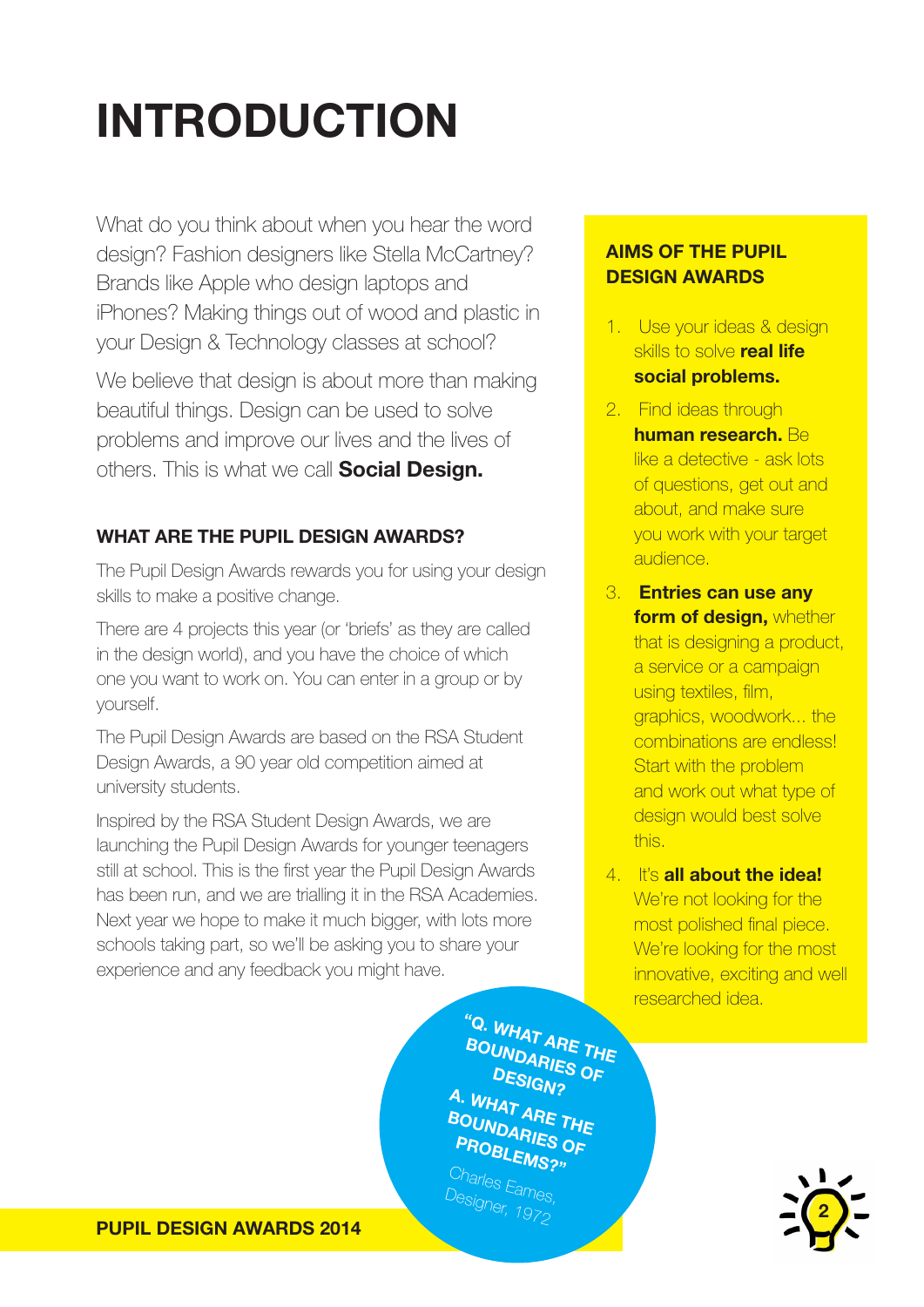## **PROJECT #1 IMPROVE A DAILY JOURNEY**

The daily journey to and from school or work is a necessary evil in most of our lives. British commuters have the longest daily journeys in Europe, with the average trip taking 45 minutes. Regular journeys can be tiring and stressful.

**How can we make the daily journey a high-point of the day?**

#### **1. RESEARCH**

#### **Chose a daily journey (this could be yours or someone else's) and find a part of it which could be improved.**

#### *Examples could be:*

Overcrowding on public transport Wasted time/boredom during long journeys Hesitation around cycling due to bike theft/concern about road safety Large amount of pollution created

#### 2. DESIGN

#### **Design a product, campaign or service that will overcome this problem, making your identified daily journey better for your target audience.**

*Examples could be:*

Product: A new type of bike lock that prevents bicycle theft

Campaign: A series of adverts that encourage passengers to be considerate to one another

Service: An app which allows you to share lifts with neighbours, reducing the number of cars on the road.

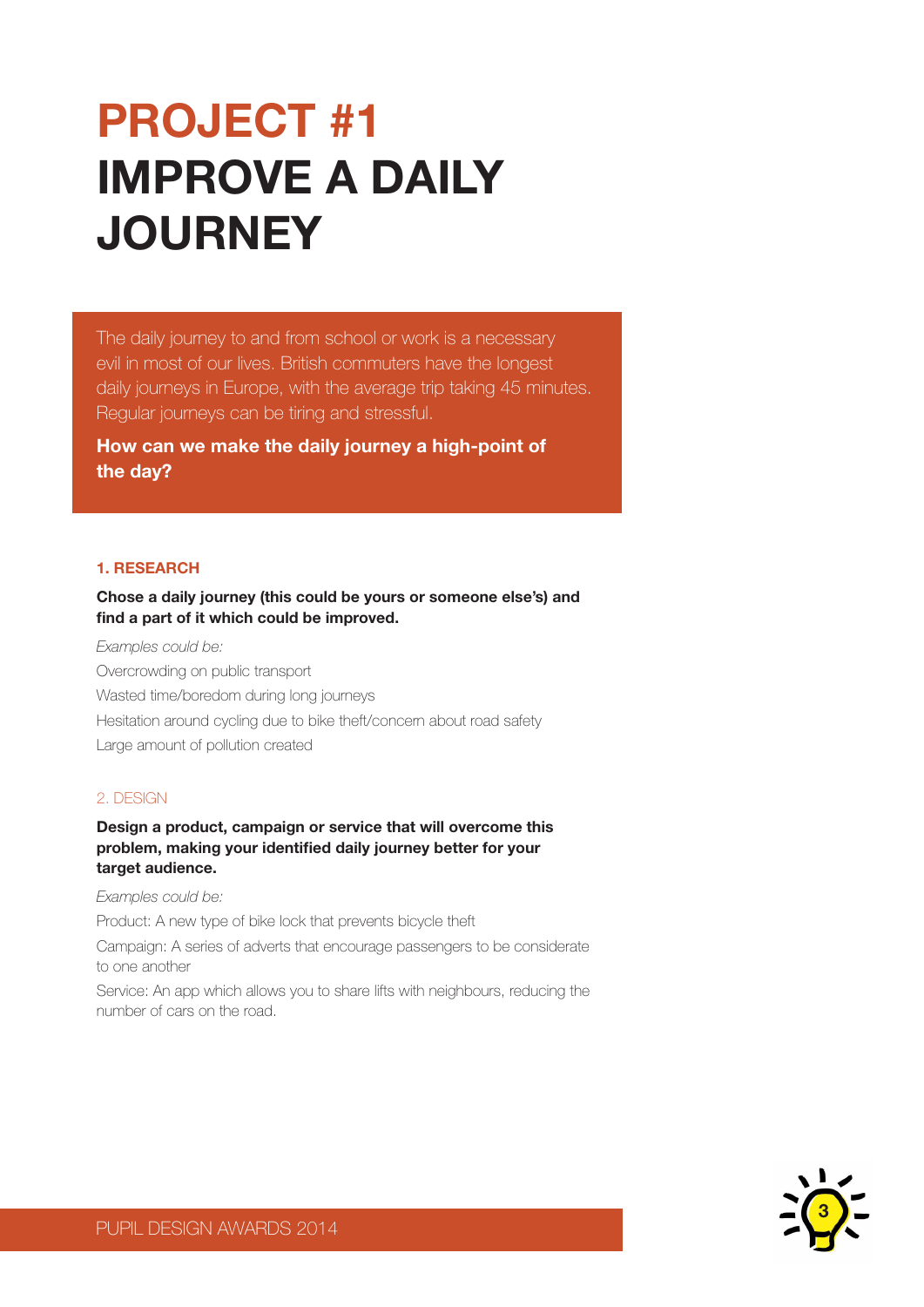## **PROJECT #2 JOIN UP THE GENERATIONS**

Many young people don't grow up living close to their grandparents, and often don't have any other contact with older people on a regular basis. This means that old and young don't often know much about each others generations. This can cause negative stereotypes and make mixing between generations difficult. It's important to remember that all generations have valuable skills and knowledge to share with each other.

**So how can we bring together young and old?** This could be through shared interests or needs, or learning from one another. How can what you design benefit both generations?

#### **1. RESEARCH**

#### **Identify a reason why old and young people do not currently interact.**

#### *Examples could be:*

Perception that the generations have nothing in common No common time or place to interact Ageism between the generations

#### **2. DESIGN**

#### **Design a product, campaign or service that will overcome this, and better unite old and young.**

#### *Examples could be:*

Textiles: A fashion brand for all ages

Campaign: Posters which highlight what different generations have in common Service: A community space and programme of events that bring generations together to swap skills and stories

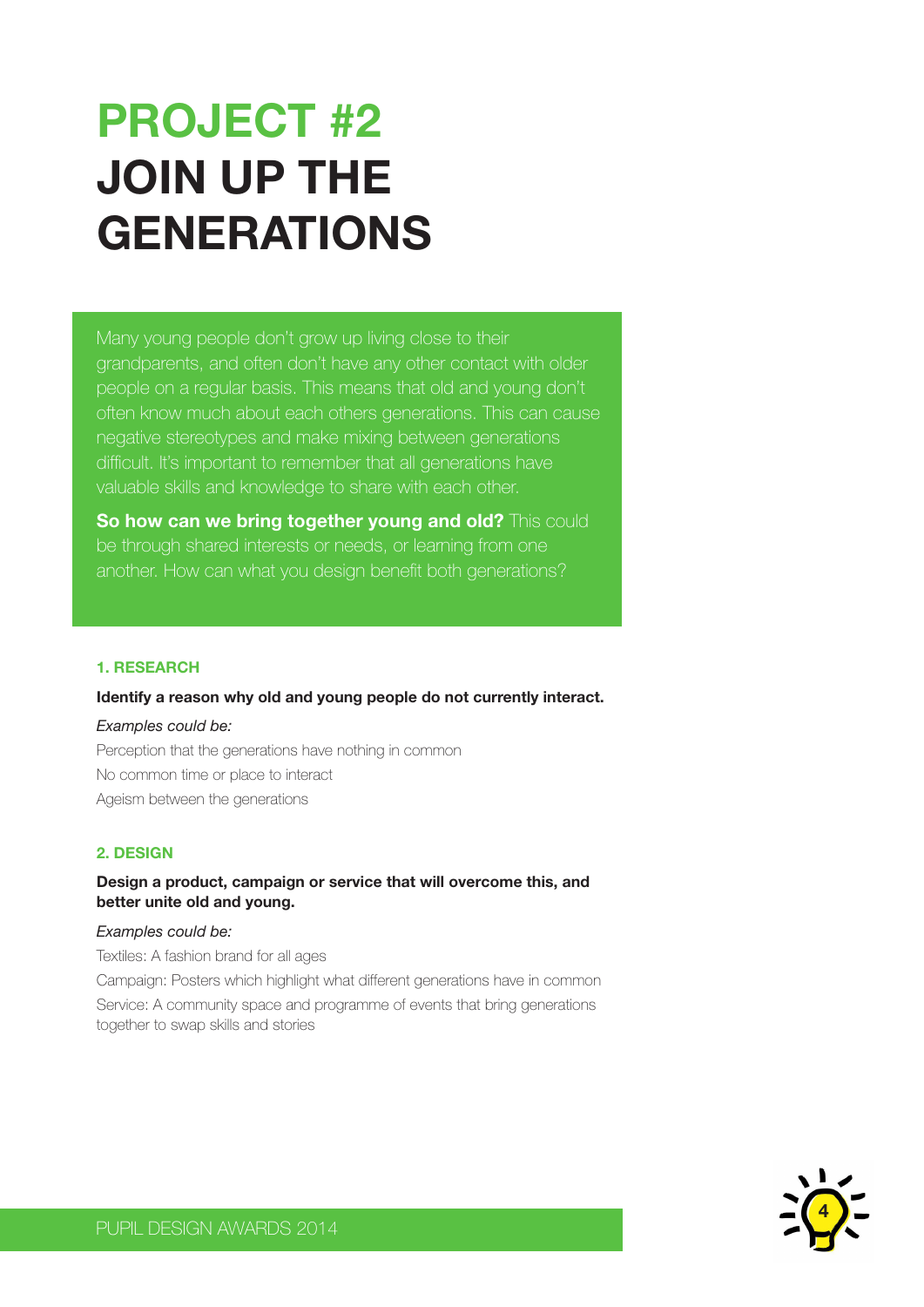## **PROJECT #3 ATTITUDES TO WATER**

Water is a precious resource that many of us take for granted. In many developing countries, the average daily water use per person is 20 litres. In the UK it is a huge 153 litres. With the UK's population predicted to grow by 10 million over the next 20 years, the demand for water will increase, putting pressure on the amount of clean processed water we have.

**How can we encourage people to change their behaviour and value our water more?**

#### **1. RESEARCH**

#### **Identify a specific reason or a time that people take water for granted.**

*Examples could be:* Lack of awareness around how much water they actually use in a day Leaving the tap running whilst brushing teeth No knowledge of the water treatment process Assuming that water is an unlimited resource

#### **2. DESIGN**

### **Design a product, campaign or service that will overcome this problem.**

#### *Examples could be:*

Product: An appliance that helps people use water more wisely

Campaign: An awareness campaign showing people how much water we use

Service: An app which rewards you for reducing your water usage

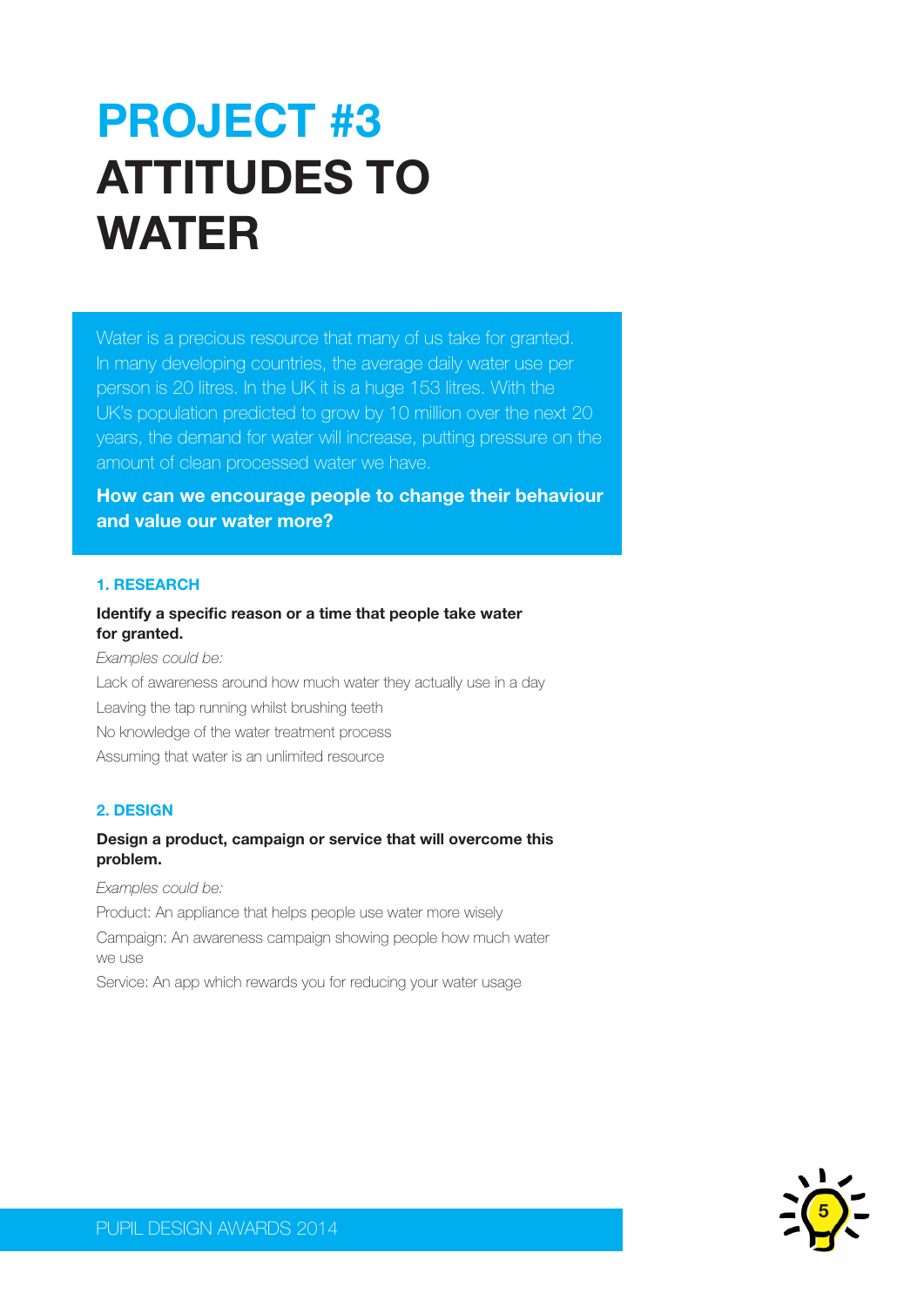## **PROJECT #4 THE COMMUNITY SUPERMARKET**

Food shopping has changed a lot over the past century. Small, local, independent shops which formed the heart of communities have been replaced by supermarkets – your one stop convenience shop. While supermarkets make life easier for many, they mean that a lot shoppers often don't know where food comes from or how it's made. Self-service checkouts mean that you can do your shopping without speaking to anyone.

**How can supermarkets engage with local people and be a more important part of the community?**

#### **1. RESEARCH**

#### **Identify an element of supermarkets which makes it hard for them to be seen as 'local'**

#### *Examples could be:*

Due to big chains of supermarkets all looking the same, from branding to layout, many towns are beginning to look and feel the same.

Self-scanning and self-checkouts mean we can go in and out without speaking to anybody.

Fruit and vegetables are available all year round, grown in different countries, meaning we no longer learn about seasonal produce.

#### **2. DESIGN**

#### **Design a product, campaign or service that will overcome this, bringing the community closer together**

*Examples could be:*

Interior Design: A new supermarket design which is unique to and reflects the local area

Graphic Design: A regular newsletter by the tills which details community activity and ways to get involved.

Service: A community run garden in the car park, teaching residents about seasonal produce which is then sold at a discount in the store.

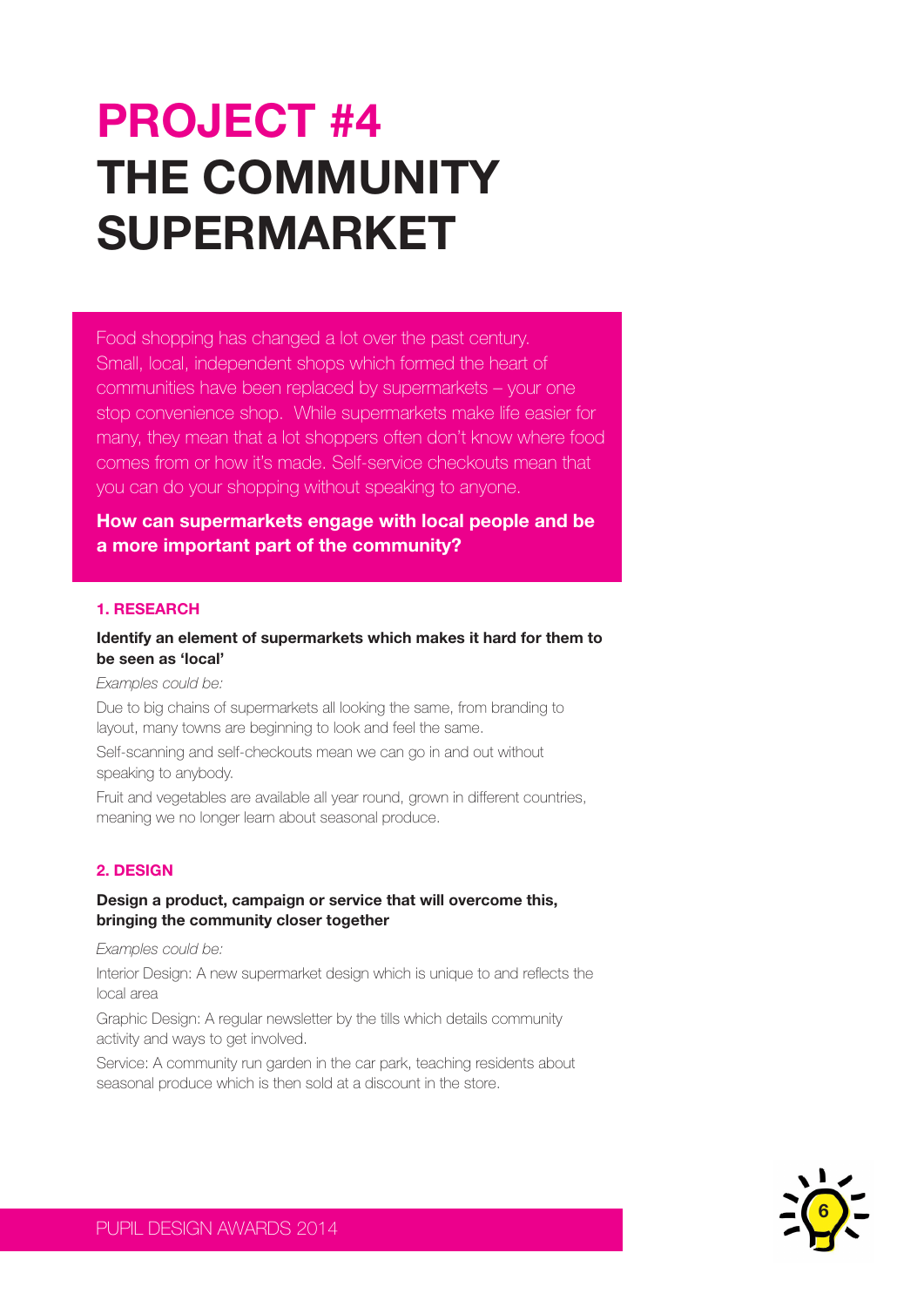## **HOW TO PRESENT YOUR WORK**

To enter your work into the Pupil Design Awards you will need to present your project on **6 x A3 sheets.**

These 6 sheets need to tell the story of your project from research to final idea. When the judges first look at your work, you won't be there to explain, so your 6 sheets need to do all the explaining for you!

Remember, this is a design competition, so make sure you think about how your sheets look. We don't just want pages of writing. Include sketches, photos, models and ideas.

If you want to, you can also enter any supporting work, like sketchbooks, films and photographs of models.

## **WHAT SHOULD YOU PUT ON YOUR 6 SHEETS?**



#### **#1 DESK RESEARCH**

Which project are you working on?

What have you found out about your subject from the internet and books?

Who are your audience?

## **#2 REAL HUMAN RESEARCH**

What have you found out about your subject from talking to and working with your audience?

What problem have you identified?

### **#3 INITIAL IDEAS**

What ideas have you had that could solve your identified problem?

What is sucessful/unsuccessful about them?

### **#4 TESTING & DEVELOPMENT**

Developing your best initial ideas.

How did your audience react to your idea?

What did you learn from testing your idea, and how did that change your idea?

### **#6 THE PITCH**

Sell us your final idea!

How would you promote your idea in the real world? How does it work? Exactly how would people use it?



## **#5 FINAL IDEA** Show off your final idea!

Include final drawings/photographs of models/copies of finished posters...

What ever you make we want to see it!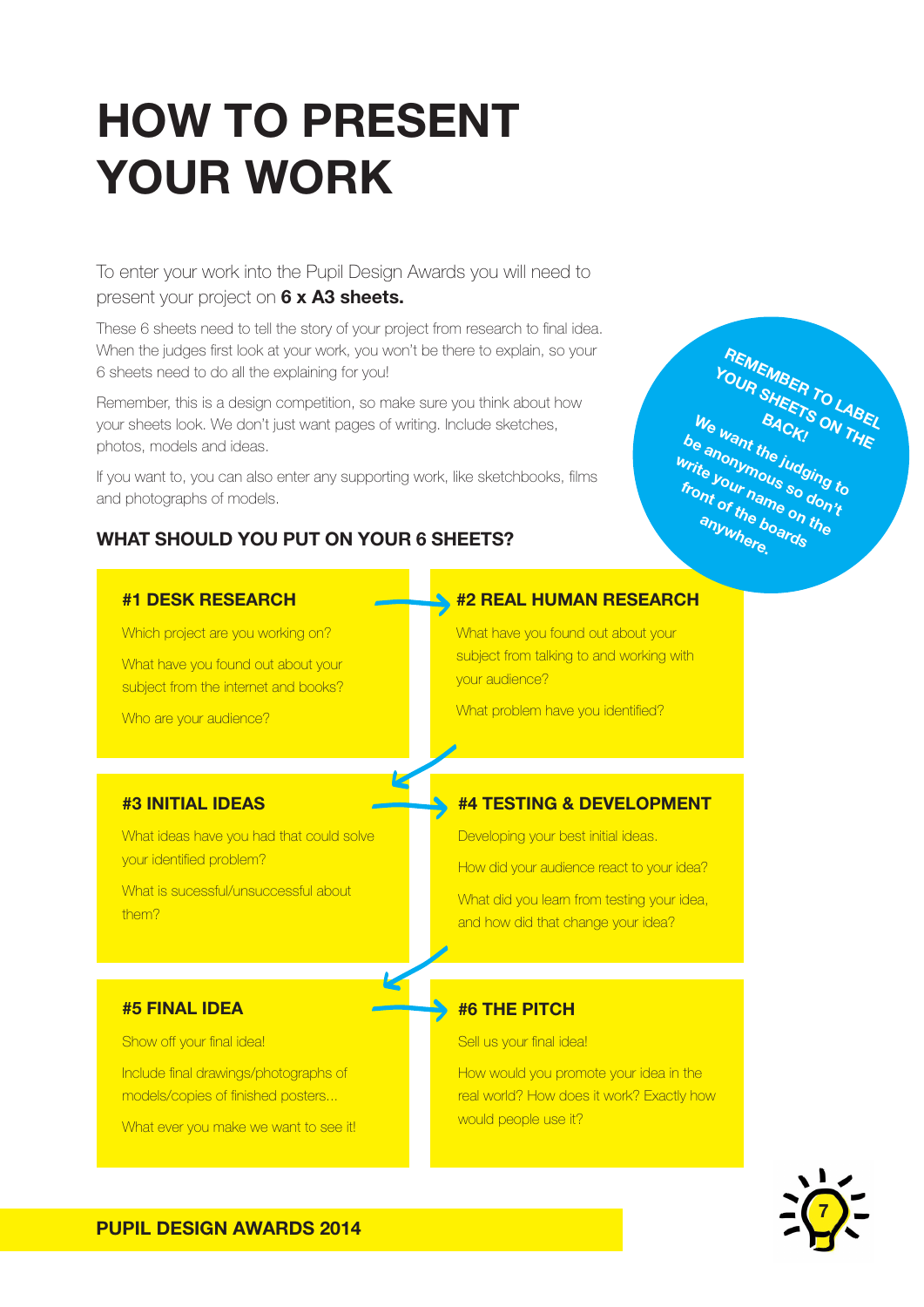## **JUDGING PROCESS**

Your submissions will be judged during the month of July.

Judges will be a combination of past RSA Student Design Award winners, Royal Designers for Industry, practising designers and RSA Design Team staff.

The judging process is very similar to the RSA Student Design programme, and is a two stage process.

## **STAGE 1: SHORTLISTING**

The judges will look at **all** of the projects entered. Using the judging criteria they will select 3-4 projects per age category per brief to be shortlisted.

## **STAGE 2: PRESENTATIONS**

If your work is shortlisted, you will be invited to the presentation ceremony.

You will have 5 minutes to present your project to the judges in anyway that you chose. There will then be 10 minutes for the judges to ask you questions, so make sure you know your project inside out!

The judges will then have announce the winners in an evening ceremony on the same day infront of friends and family.

> **ENTRY CATEGORIES:** CATEGORY 1: **Years 8 & 9 CATEGORY 2: Years 10, 11, 12 & 13**

## **JUDGING CRITERIA**

The judges will be looking for the following criteria when looking at your 6 sheets:

### **RESEARCH**

Have you used a combination of desk and real research? Who did you speak to? What questions did you ask? What did you learn?

## **SOCIAL BENEFIT**

How will your design make life better for someone?

## **DESIGN THINKING**

What was your design process? How does your final idea address the problem you discovered and the feedback from your audience?

## **EXECUTION**

How well finished is your final design? What skills have you used to make/ draw/create your final design?

## **MAGIC!**

We're looking for a little bit of 'magic' - an exciting or brand new idea! Remember, it's the idea that counts, so think big!

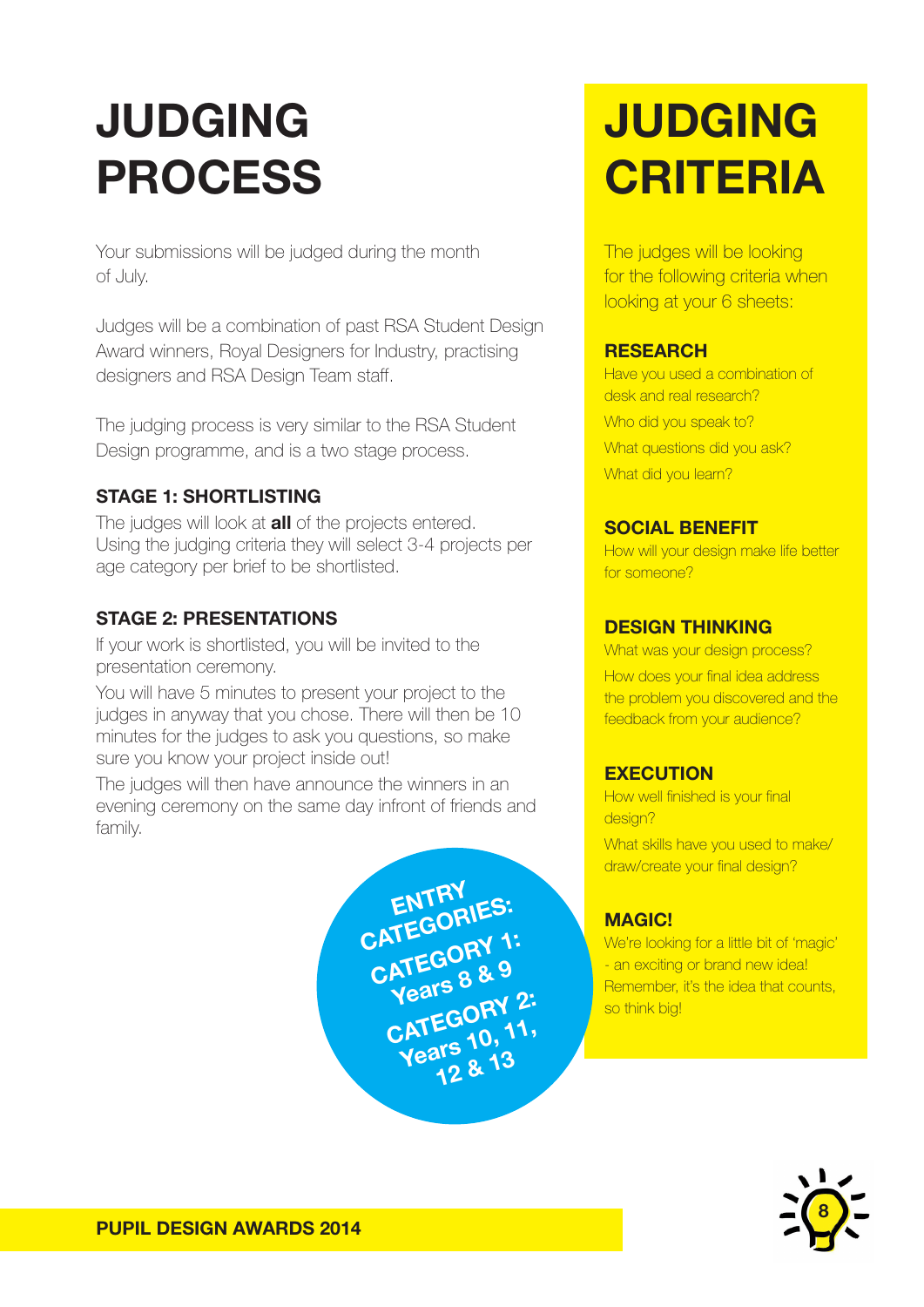## **PRIZES**

The Pupil Design Awards is a competition, which means winners will be awarded prizes!

## **WHAT COULD YOU WIN?**



## **HERE TO HELP!**

If you get stuck, there's something you don't understand or you need some advice on your project, here is what to do:

**1. Speak to your teacher.** They will be on hand to help you throughout.

**2.** Find out when **your mentor** is next available and arrange a time to talk to them.

**3.** If you still need help, you can get in touch with Hilary at the RSA who is managing the Pupil Design Awards:

**pupildesignawards@rsa.org.uk**

## **USEFUL LINKS**

Have a look at **pinterest.com/PupilDesign** for useful links around each

of the projects, Social Design and Human Research.



**PUPIL DESIGN AWARDS 2014**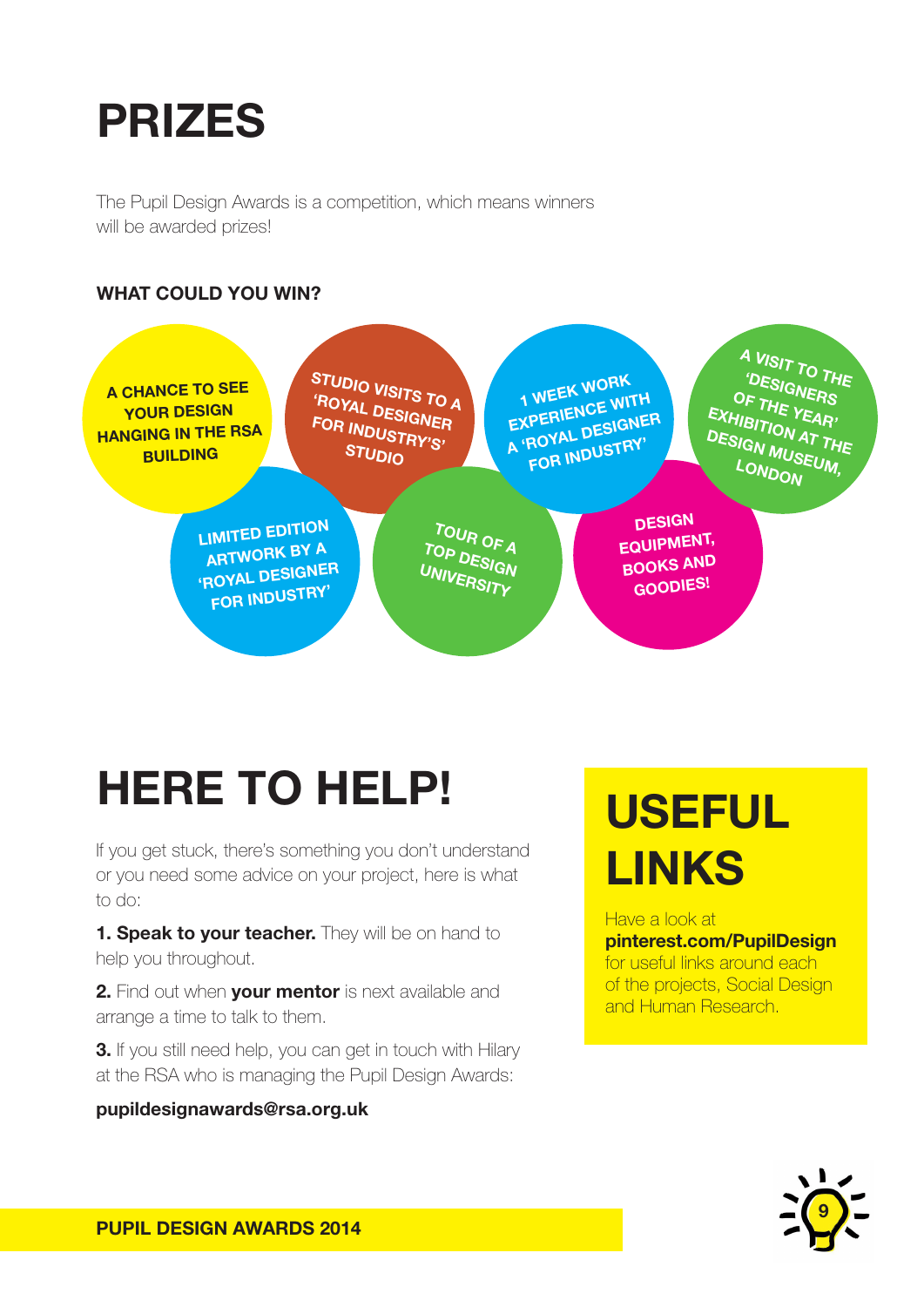# **DESIGN JOURNEY**

To make sure your final idea is the best it can be, you need to go on a **design journey.**

This can be broken down into 7 main steps:

- **1) The broad problem** this is the project, or 'brief'.
- **2) Lots of research**
- **3) Finding an insight** a clear understanding of a problem through your research
- **4) Define what you are doing and set yourself a specific challenge**
- **5) Lots of ideas**
- **6) Your chosen idea**
- **7) Testing, refining and building** esting, refining and building
- **8) Finished project!**



It's important that you keep an open mind and don't focus too much on your first piece of research or your first idea.

#### **"If you freeze an idea too quickly, you fall in love ARE NERVOUS with it. If you refine it too quickly, you become DUE TO BIKE THEFT THEM OF THEIR BIKES SAFETY** attached to it and it becomes very hard to keep **exploring, to keep looking for better." Rued roo CONNECTS TO THE USERS SMART PHONE TO REAL PROPERTY**  $\frac{L}{L}$  **to ke**<br>Gehry F

Jim Glymph, Gehry Partners (Service Designers) **REDUCE BIKE**  , Duaigi iui a*j* 



**PUPIL DESIGN AWARDS 2014**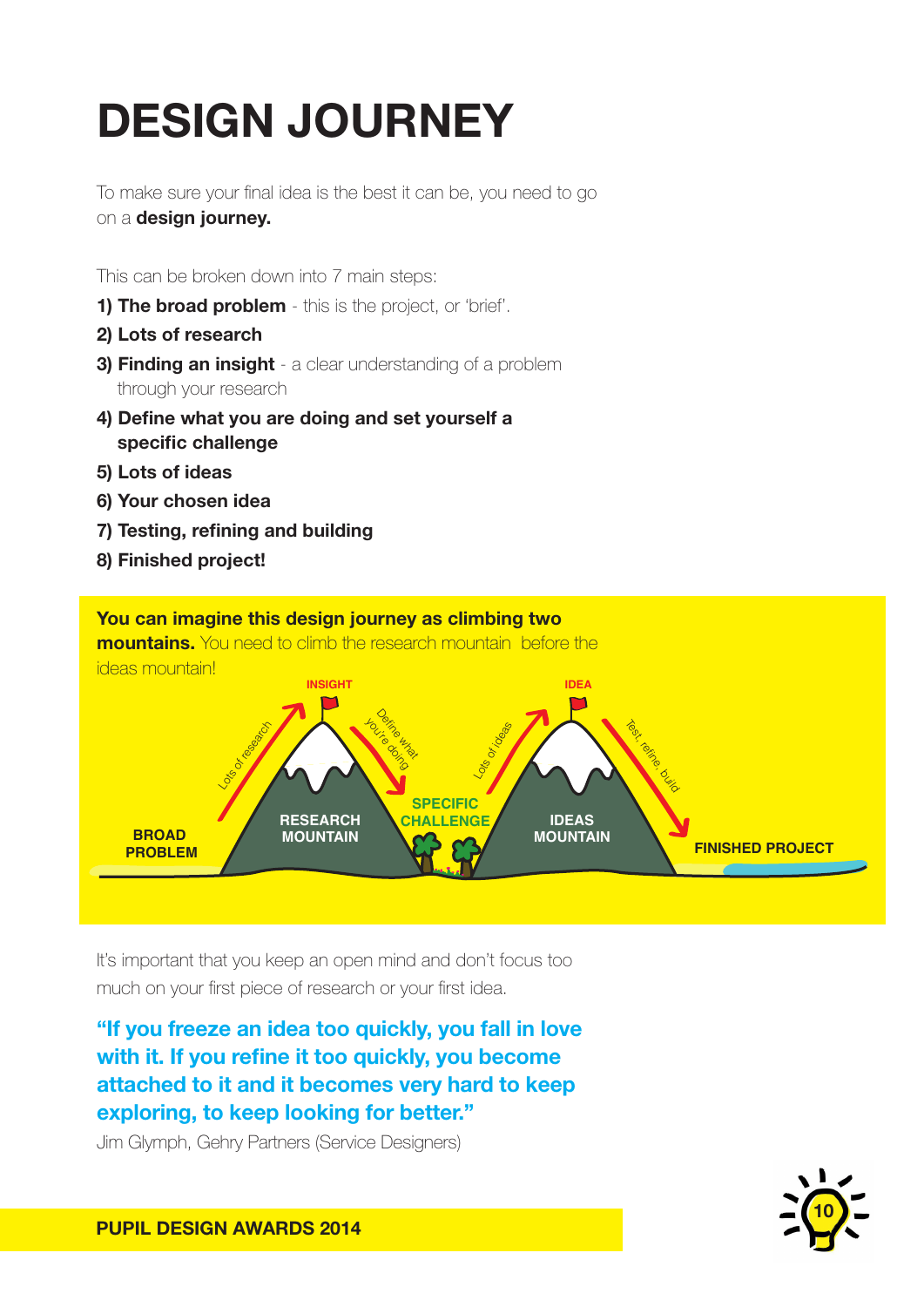## **RESEARCHING WITH PEOPLE**

If design is all about understanding needs and solving problems, it's your job to find out exactly what those needs and problems are. This is where research comes in.

It is really important during the design process that you work closely with your target audience. This could be your Grandma, your brother's friend or someone who works in your local shop.

Make sure you keep checking in with your audience throughout the project, not just at the very beginning. You might think you have the best idea in the world, but without showing it to the people who would actually be using it and getting their thoughts and ideas, how would you know?

To help you work out how to involve your audience and do some thorough research, here are some tools you could use:

## **3 LEVELS OF QUESTIONS**

Work your way through the 3 levels of questions, from robot to inventor, to find out about your audience, their habits and feelings, and get feedback on your ideas.

**Remember to get permission first before you start asking lots of questions, and make sure the people you are talking to understand why you are talking to them and feel comfortable.**

## **#1 ROBOT**

**This is all about getting the facts.**

**Ask:** Who, what, where, when?

**For example:** "Where do you do your grocery shopping?"

## **#2 DETECTIVE**

**Now you know the facts, you can find out why they do what they do and how they feel.**

**Ask:** Why? What caused...? How do you feel about...? Do you think...? In your opinion...?

**For example:** "How do you feel about shopping in the supermaket?"

## **#3 INVENTOR**

**Using the answers from #1 and #2, you can start to solve the problem.**

Ask: What if you were to...? What might happen if...? How would you feel if...?

#### **For example:**

"How would you feel if supermarket shopping was a social activity to do with friends?"

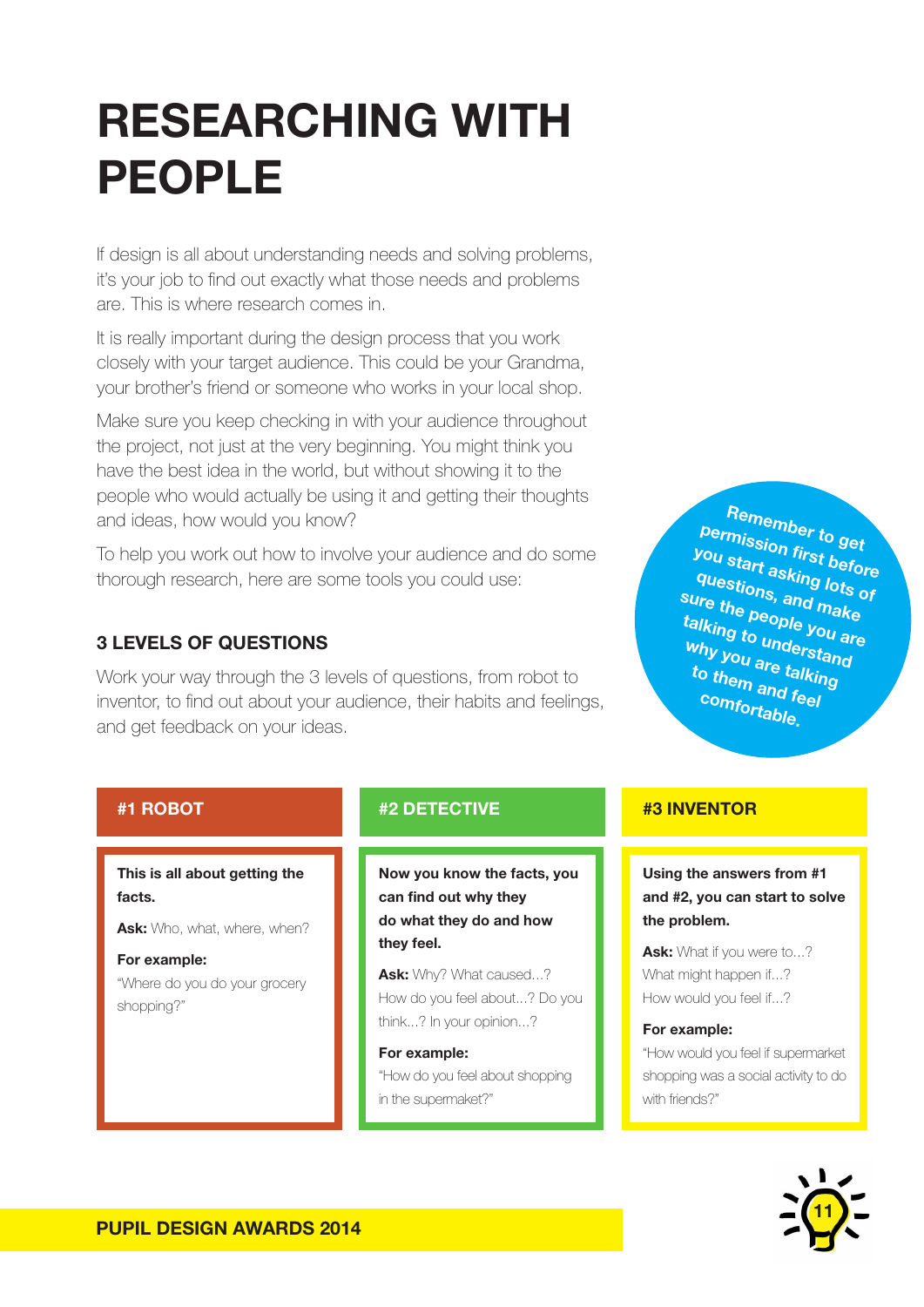## **RESEARCHING WITH PEOPLE**

## **OTHER WAYS TO RESEARCH WITH PEOPLE**

As well as asking the 3 levels of questions, there are lots of other ways you can work with your audience to find insights and solve your design problem.

They can be divided into three categories:

### **#1 WATCH**

**This is all about watching people or asking people to record their activities and behaviour.**

### **SHADOWING**

Tag along with people to understand their routines and interactions. Make sure you take notes on what you see. How do they behave? How do they interact with others?

E.g. Take the bus to school and watch how people act on their daily journey.

## **PHOTO JOURNAL**

Ask your audience to keep a photo diary of all the things they do or see during a time or activity.

E.g. Ask your Dad to take photos of his commute to work so you can see what is important to him.

### **#2 TRY**

**Put yourself in the shoes of your target audience so you can really understand them.**

## **A DAY IN THE LIFE OF...**

Pretend you are your target audience. How does it make you feel? What could make it better?

This is called **design empathy**. You are trying to understand exactly how your audience feel so you can design solutions to problems they may be encountering.

E.g. Your target audience is elderly members of the community who are lonely. Spend an afternoon alone without speaking to your friends or using the computer. Imagine that moving around the house is difficult. Keep a diary of how this made you feel or what could have made your experience better.

**Remember to get permission first before you start any of these activities, and make sure the people you are working with understand what you are doing and why you are doing it.**

### **#3 LEARN**

**Sort all the information you've collected to find patterns & insights.**

## **SORT YOUR RESEARCH**

Write everything you have discovered on separate post-it notes or cards. You can then move them around and try and sort them into groups and themes. Are there any similar findings? This will help you to make sense of your research and spot any patterns.

### **SECONDARY RESEARCH**

Use books, magazines and the internet to find exisiting research or examples of projects to learn from and inspire you. Make sure you keep a note of who's work it is. Use the useful links list as a starting point.